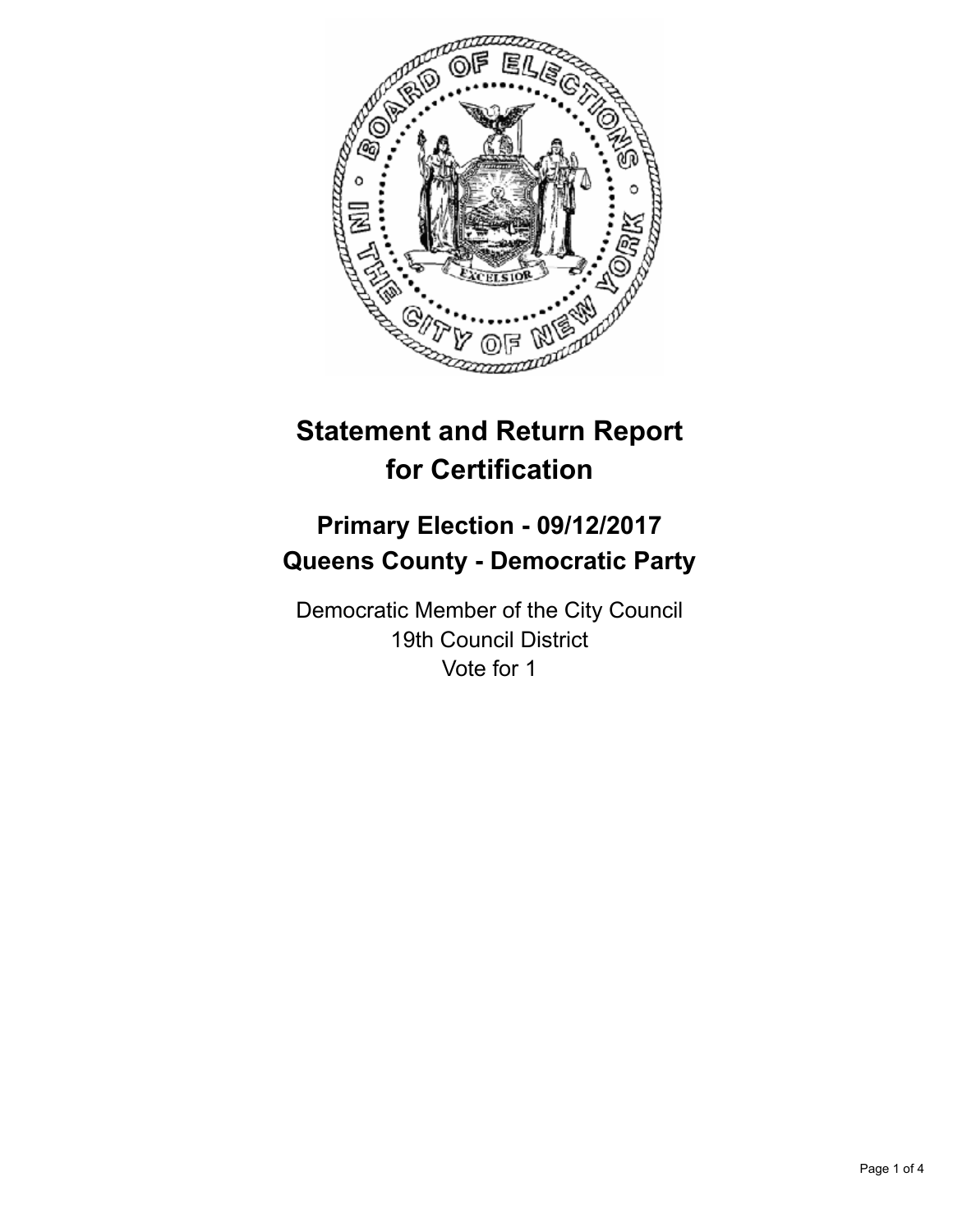

### **Assembly District 25**

| <b>PUBLIC COUNTER</b>                                    | 263      |
|----------------------------------------------------------|----------|
| <b>MANUALLY COUNTED EMERGENCY</b>                        | 0        |
| ABSENTEE / MILITARY                                      | 3        |
| AFFIDAVIT                                                | $\Omega$ |
| <b>Total Ballots</b>                                     | 266      |
| Less - Inapplicable Federal/Special Presidential Ballots | $\Omega$ |
| <b>Total Applicable Ballots</b>                          | 266      |
| PAUL D. GRAZIANO                                         | 92       |
| PAUL A. VALLONE                                          | 159      |
| PETER KOO (WRITE-IN)                                     |          |
| <b>Total Votes</b>                                       | 252      |
| Unrecorded                                               | 14       |

#### **Assembly District 26**

| <b>PUBLIC COUNTER</b>                                    | 4,207          |
|----------------------------------------------------------|----------------|
| <b>MANUALLY COUNTED EMERGENCY</b>                        | 0              |
| ABSENTEE / MILITARY                                      | 202            |
| <b>AFFIDAVIT</b>                                         | 16             |
| <b>Total Ballots</b>                                     | 4,425          |
| Less - Inapplicable Federal/Special Presidential Ballots | 0              |
| <b>Total Applicable Ballots</b>                          | 4,425          |
| PAUL D. GRAZIANO                                         | 1,904          |
| PAUL A. VALLONE                                          | 2,396          |
| JOHN OTTSLICH (WRITE-IN)                                 | 1              |
| MICHAEL KOUMOULLOS (WRITE-IN)                            | 1              |
| MOHAMMED TAYEBAL RAHMAN (WRITE-IN)                       | 1              |
| STACEY KROUN (WRITE-IN)                                  | 1              |
| UNATTRIBUTABLE WRITE-IN (WRITE-IN)                       | $\overline{2}$ |
| <b>Total Votes</b>                                       | 4,306          |
| Unrecorded                                               | 119            |

**Assembly District 27**

| <b>PUBLIC COUNTER</b>                                    | 670 |
|----------------------------------------------------------|-----|
| <b>MANUALLY COUNTED EMERGENCY</b>                        | 0   |
| ABSENTEE / MILITARY                                      | 51  |
| AFFIDAVIT                                                | 5   |
| <b>Total Ballots</b>                                     | 726 |
| Less - Inapplicable Federal/Special Presidential Ballots | 0   |
| <b>Total Applicable Ballots</b>                          | 726 |
| PAUL D. GRAZIANO                                         | 318 |
| PAUL A. VALLONE                                          | 374 |
| PETER KOO (WRITE-IN)                                     |     |
| <b>Total Votes</b>                                       | 693 |
| Unrecorded                                               | 33  |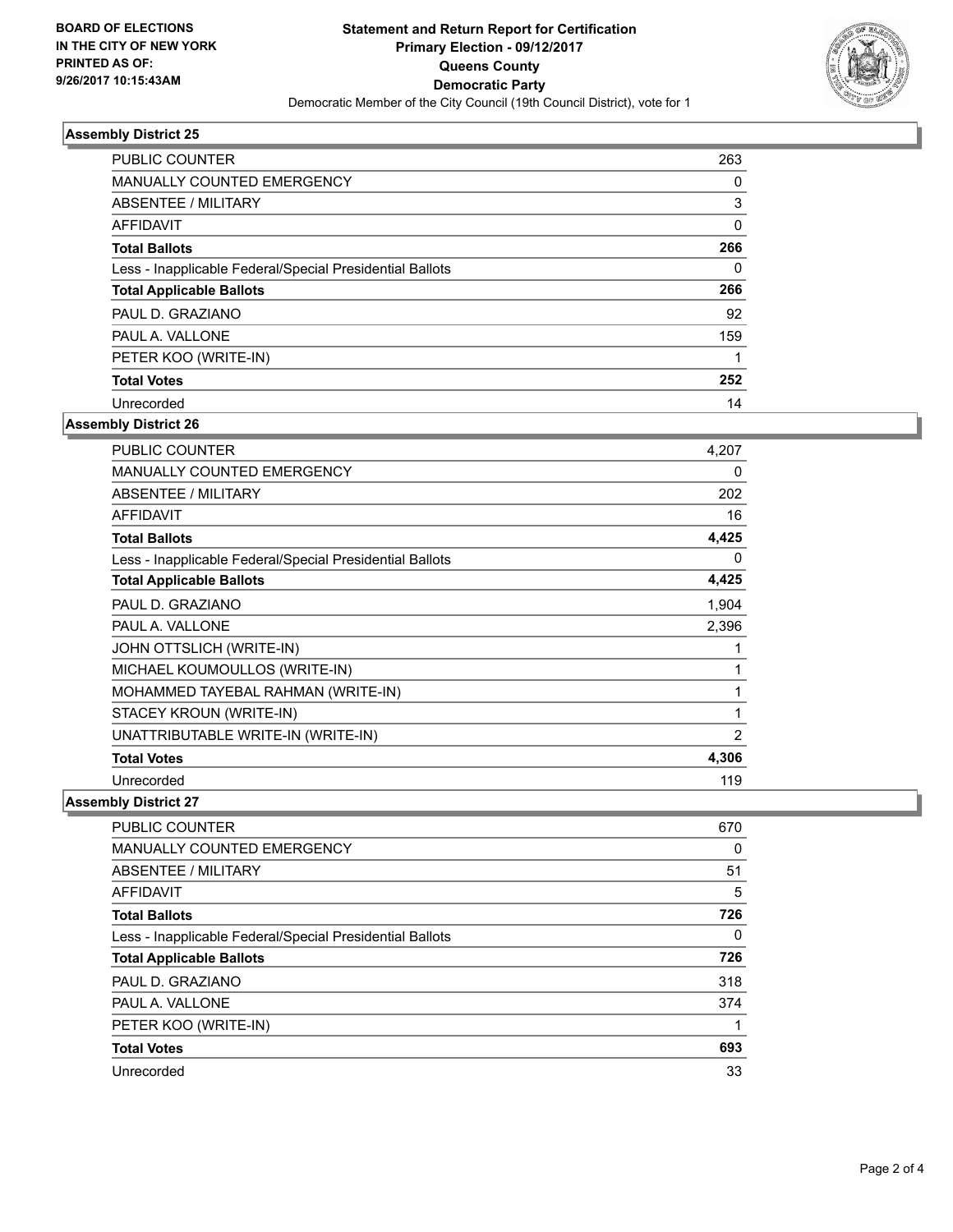

### **Assembly District 35**

| PUBLIC COUNTER                                           | 0        |
|----------------------------------------------------------|----------|
| <b>MANUALLY COUNTED EMERGENCY</b>                        | 0        |
| ABSENTEE / MILITARY                                      | 0        |
| AFFIDAVIT                                                | 0        |
| <b>Total Ballots</b>                                     | 0        |
| Less - Inapplicable Federal/Special Presidential Ballots | $\Omega$ |
| <b>Total Applicable Ballots</b>                          | 0        |
| PAUL D. GRAZIANO                                         | 0        |
| PAUL A. VALLONE                                          | $\Omega$ |
| <b>Total Votes</b>                                       | 0        |
|                                                          |          |

### **Assembly District 40**

| <b>PUBLIC COUNTER</b>                                    | 530 |
|----------------------------------------------------------|-----|
| <b>MANUALLY COUNTED EMERGENCY</b>                        | 0   |
| ABSENTEE / MILITARY                                      | 22  |
| <b>AFFIDAVIT</b>                                         | 4   |
| <b>Total Ballots</b>                                     | 556 |
| Less - Inapplicable Federal/Special Presidential Ballots | 0   |
| <b>Total Applicable Ballots</b>                          | 556 |
| PAUL D. GRAZIANO                                         | 282 |
| PAUL A. VALLONE                                          | 263 |
| <b>GAIUS BALTAR (WRITE-IN)</b>                           |     |
| UNATTRIBUTABLE WRITE-IN (WRITE-IN)                       |     |
| <b>Total Votes</b>                                       | 547 |
| Unrecorded                                               | 9   |